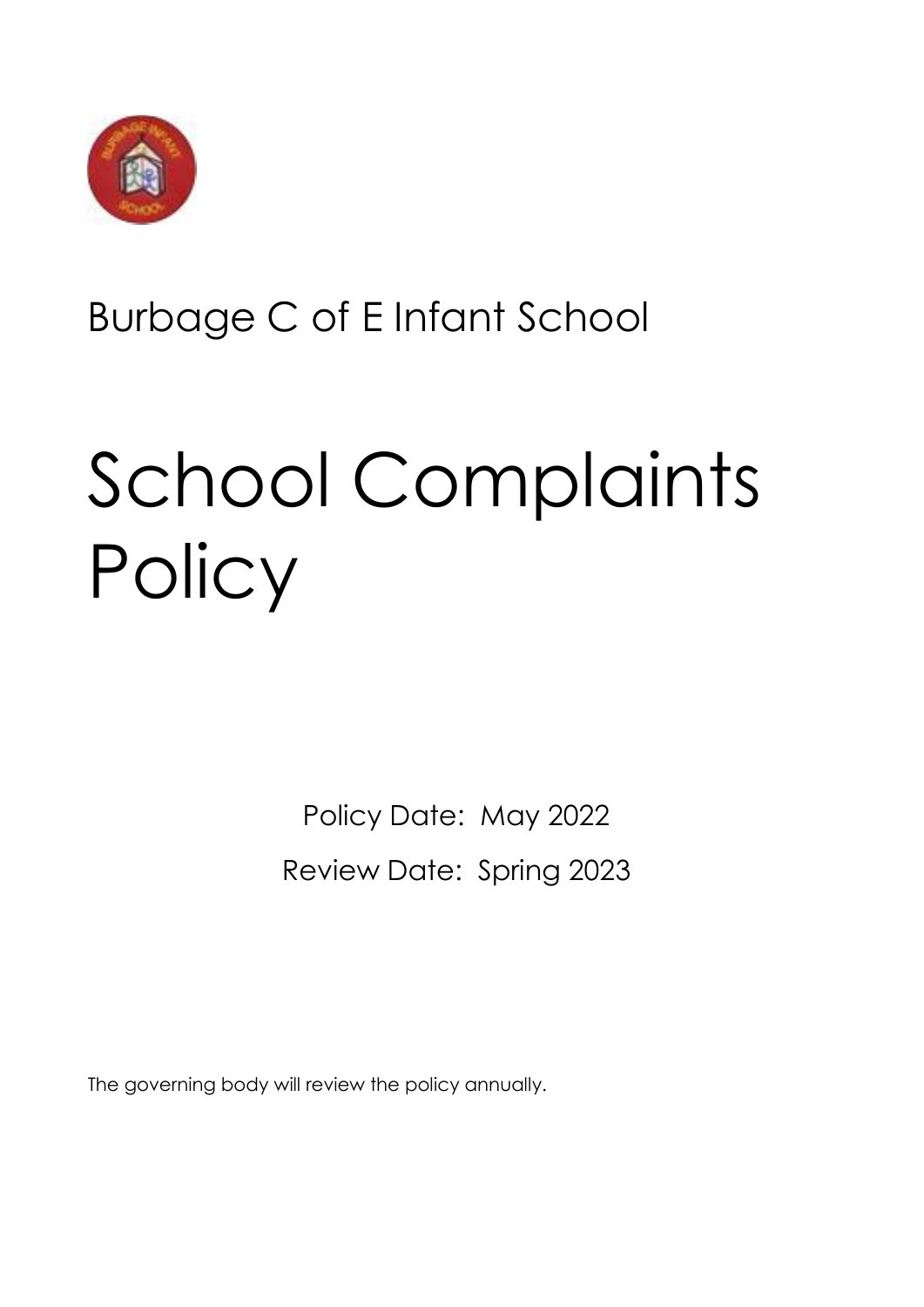#### **Introduction:**

The majority of issues raised by parents, the community or pupils, are concerns rather than complaints. Burbage C of E Infant School is committed to taking concerns seriously, at the earliest stage, in the hope of keeping the number of formal complaints to a minimum and without needing formal procedures. However, depending on the nature of the complaint, you may wish or be asked to follow the school's formal complaints procedure. For the school to be able to investigate a complaint, unless it is possible a criminal act has been committed, it needs to be made within one year of the incident occurring. If a complaint is older than a year it will not be investigated.

The prime aim of Burbage C of E Infant School's policy is to resolve the complaint as fairly and speedily as possible. Formal complaints will be dealt in a sensitive, impartial and confidential manner. Malicious complaints may incur appropriate action by the school.

The following details outline the stages that can be used to resolve complaints.

#### **Burbage C of E Infant School Complaints Policy has three main stages.**

In summary they are as follows: -

- Stage 1 A concern is raised informally with a staff member
- Stage 2 Complaint is heard by head teacher
- Stage 3 Complaint is heard by Chair of Governors
- Stage 4 Complaint is heard by Governing Body's Complaints Appeal Panel.

#### **Stage 1 – Raising a concern**

Concerns can be raised with the school at any time and will usually generate an immediate response, which will resolve the concern. The school requests that if possible parents make their first contact with their child's class teacher. On some occasions the concern raised may require investigation, or discussion with others, in which case you will receive an informal but informed response within a day or two. The majority of concerns will be satisfactorily dealt with in this way. However, if you are not satisfied with the result at stage 1, please write to or call the school within 10 school working days and state what you would like the school to do. The school will then look at your complaint at the next stage.

#### **Stage 2 – Complaint heard by the Headteacher**

Formal complaints should be put in writing and addressed to the headteacher. The complaint will be logged, including the date it was received. The school will normally acknowledge receipt of the complaint within 2 school working days of receiving it. In many cases this response will also report on the action the school has taken to resolve the issue. Alternatively, a meeting may be convened to